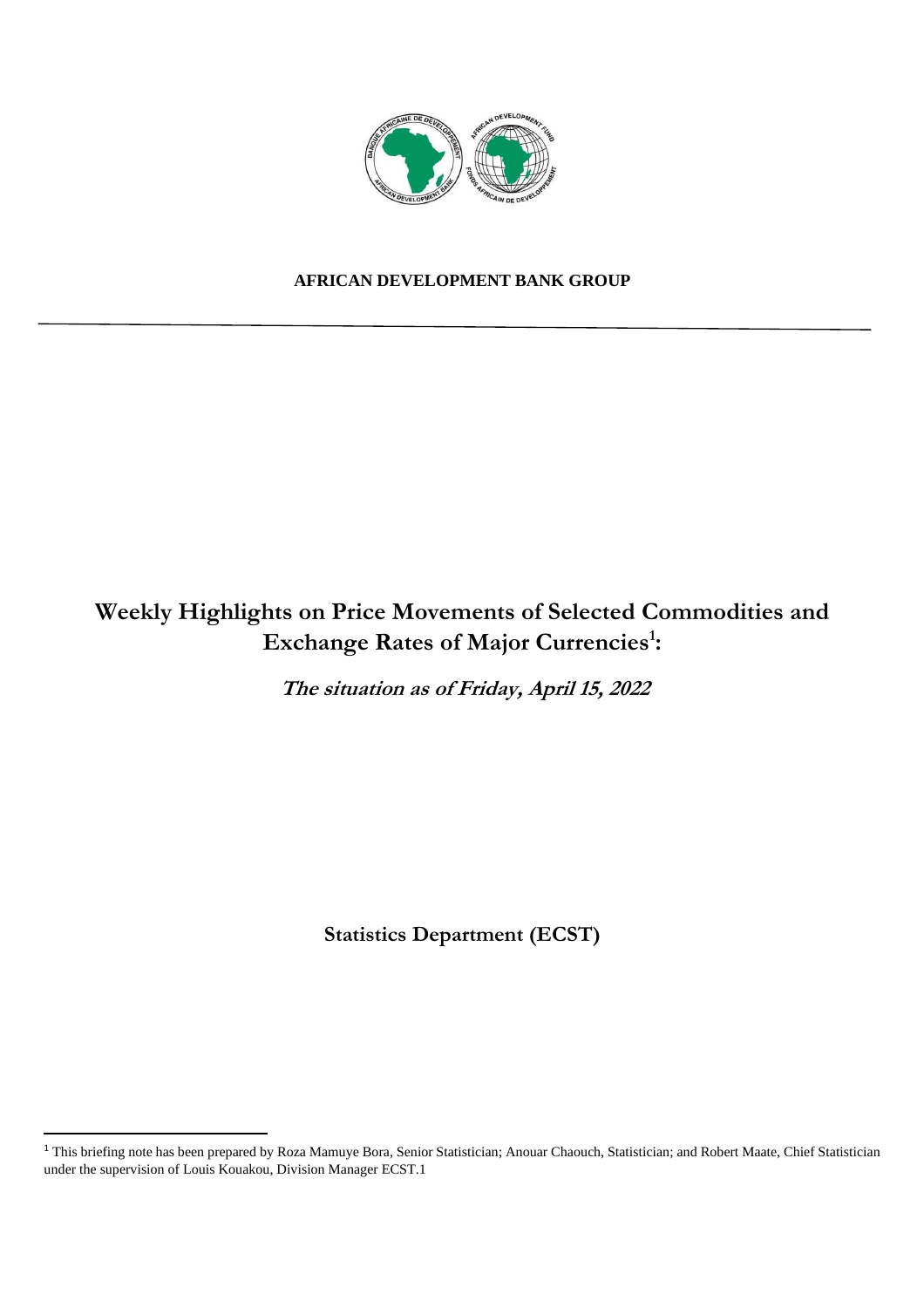# **Contents**

|                                                                                    | Page          |
|------------------------------------------------------------------------------------|---------------|
| <b>Highlights</b>                                                                  |               |
| Data Annexes: Weekly Price Movements of Selected Commodities                       | $\mathcal{L}$ |
| Data Annexes: Weekly Price Movements of Selected Commodities Since 24 January 2022 | 3             |
| Data Annexes: Weekly Rates Movements of Selected Exchange Rates                    |               |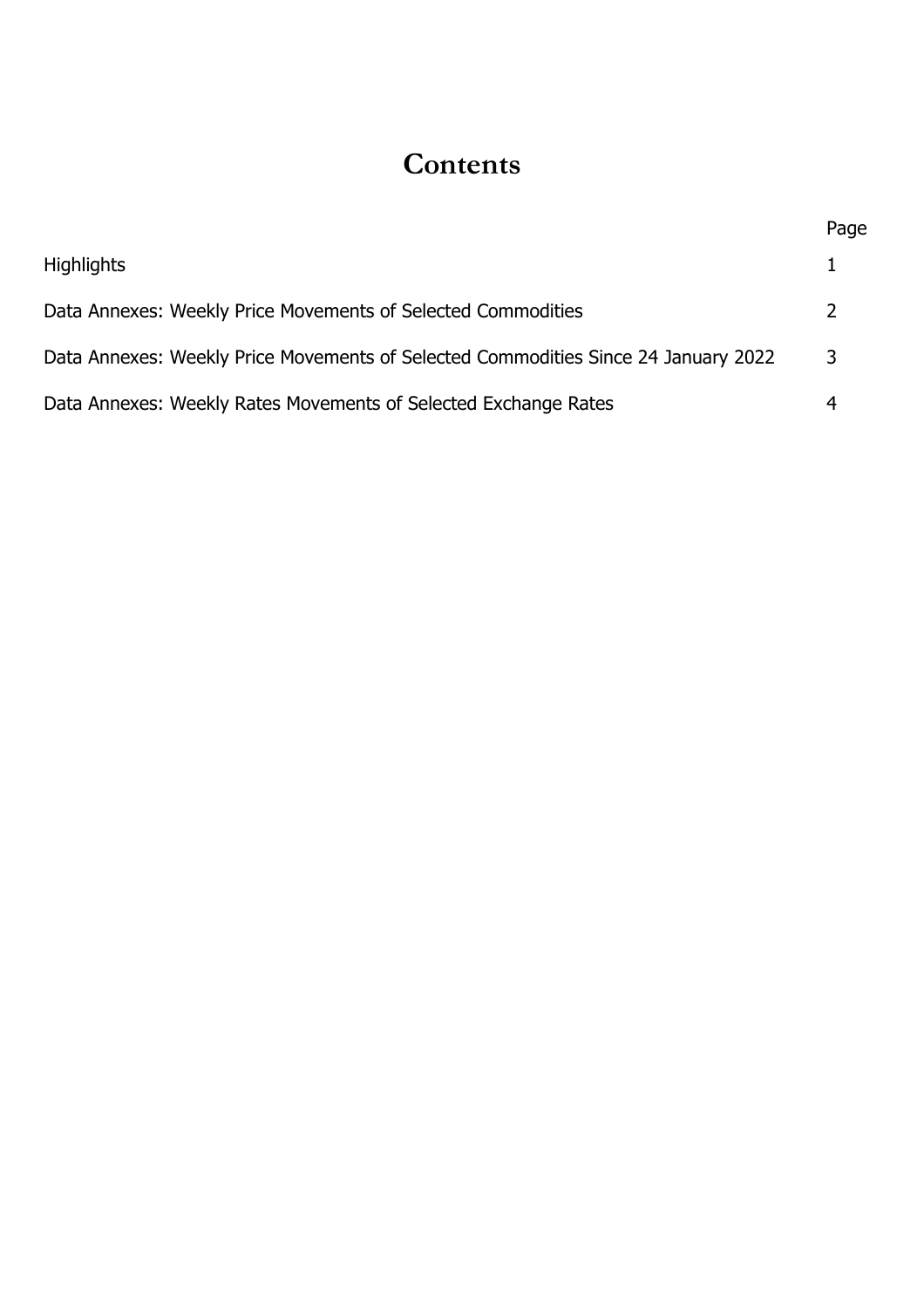### **Weekly Highlights on Movements of Prices for Selected Commodities and Exchange Rates of Major Currencies - Week ending 15 April 2022**

International prices for commodities such as agricultural, metal and fuel products are usually very volatile as they are exposed to various shocks. A similar volatility in world prices for selected commodities was observed over the last seven weeks. In the week ending April 15, 2022, prices of most commodities are higher compared to their levels in February 2022 and a year ago. However, prices continued to fluctuate on a weekly basis.

#### **Energy**

**As of April 15, 2022, international price of crude oil increased by 8.8 percent compared to the preceding week, the weekly price increase was higher for natural gas at 16.3 percent.** Compared to the same period of last year, prices of brent and WTI crude oil stood higher by 79.7 and 81.4 percent respectively, while the price of natural gas more than doubled during the same period. Similarly, in contrast to their levels on February 24, 2022, prices of brent crude oil, WTI crude oil and natural gas increased by 20.2 percent, 17.6 percent and 56.8 percent respectively.

#### **Metal**

**International prices of selected metals specifically gold, silver, and platinum increased at varying degrees on a weekly basis during the week of April 15, 2022.** The increases were 1.4 percent, 3.1 percent and 1.4 percent for gold, silver and platinum respectively while price declines were recorded for copper (0.1 percent) and nickel (2 percent). On the other hand, year-on year comparison indicates that prices of gold, copper and nickel remained higher by respective levels of 11.7 percent, 11.1 percent and 102.7 percent, while prices of platinum and silver were lower by 17.2 percent and 1.5 percent respectively. Compared to February 24, 2022, nickel, copper, silver and gold recorded relatively higher prices, although price of platinum had declined.

#### **Agricultural Commodities**

**International prices of agricultural products recorded varying degrees of increases, on annual basis, ranging between 86.3 percent for wheat (HRW) and 7.0 percent for cocoa as of April 15, 2022.** During the same period, price of coffee arabica increased by 68.5 percent, corn CBT (33.9 percent), rice (24.1 percent), cotton (72.3 percent) and sugar (28.9). On a weekly basis, however, the changes in prices were generally low and some commodities recorded declines in prices. The highest weekly price increase was recorded for cotton at 7.4 percent followed by wheat HRW (4.3 percent), corn-CBT (2.8 percent) and rice (2.6 percent). Meanwhile, prices of coffee arabica, sugar and cocoa recorded weekly declines of 3.5 percent, 1.7 percent and 1.4 percent respectively. World prices of the selected agricultural commodities remained higher on April 15, 2022, compared to their levels as of February 24, 2022, except for coffee arabica which is lower by 6.6 percent.

#### **Fertilizers**

International prices of fertilizers saw increases in the last few weeks. As of April 15, 2022, prices of phosphoric rock, TSP and DAP were higher than their levels a year ago by 161.9 percent, 130.0 percent and 72.3 percent respectively. However, on a weekly basis, world prices of phosphoric rock and DAP remained unchanged, although price of TSP increased by 4.5 percent. Compared to their prices on February 24, 2022, an increase of 55.4 percent was recorded for TSP followed by phosphoric rock (34.1 percent) and DAP (12.1 percent).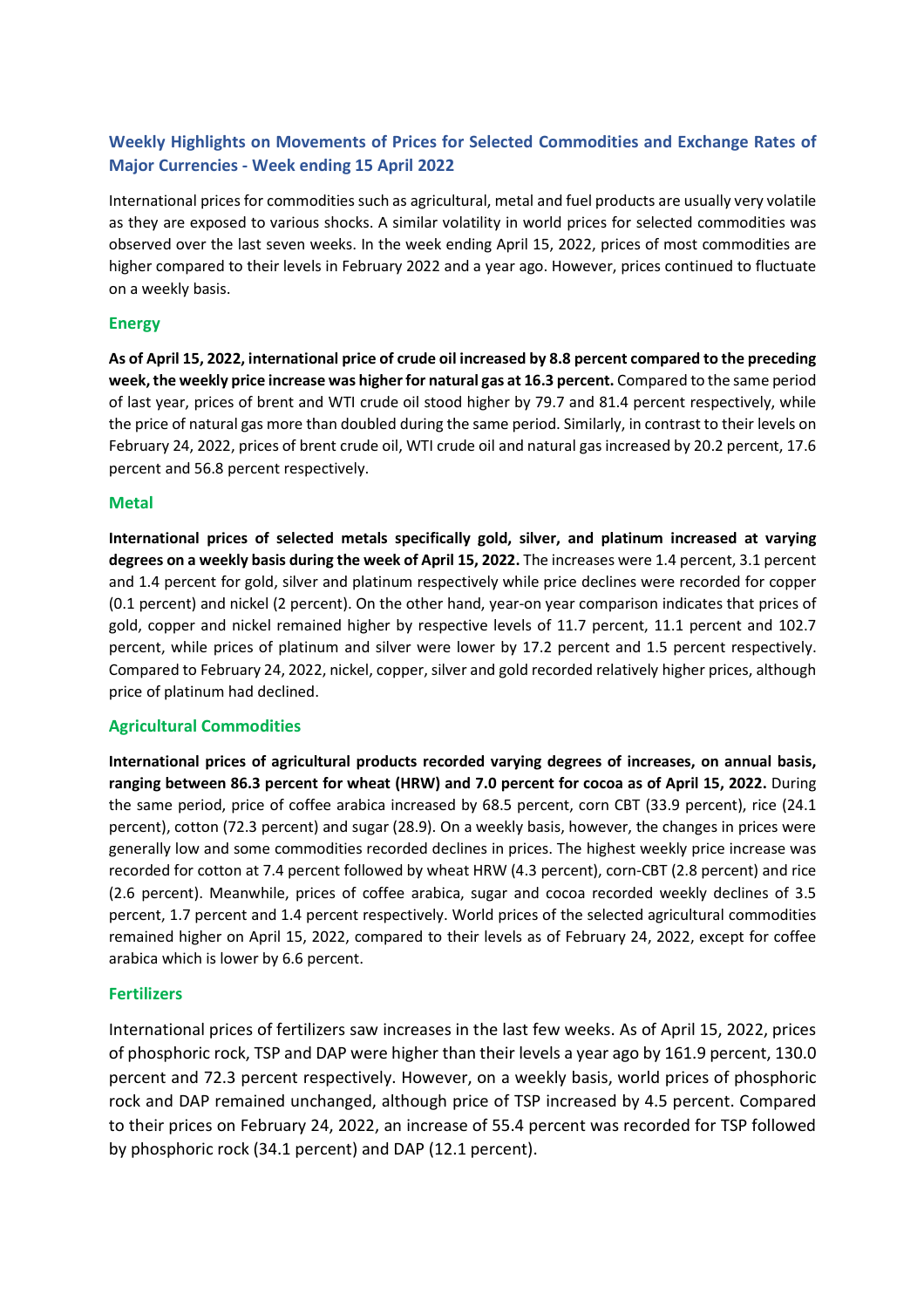#### **Exchange rate**

**The major global currencies specifically Euro, British Pound (GBP), Yen (JPY) and Russian Ruble (RUB) showed depreciations against the US dollar (USD) of 9.7 percent, 5.2 percent, 14.0 percent and 8.2 percent respectively on a year-on-year basis, during the week of April 15, 2022, although the Chinese Yuan (CNH) appreciated by 2.3 percent during the same period.** On a weekly basis, Euro, JPY, RUB and Chinese Yuan recorded depreciations, while GBP recorded a slight appreciation, as of April 15, 2022. Compared to their rates on February 24, 2022, Russian RUB recorded appreciation of 4.9 percent, while the other four currencies showed depreciation against USD, as of April 15, 2022.

**The trend of exchange rates for currencies of most African countries has been mixed**. From 36 African currencies, with updated data on exchange rate movements, 14 currencies recorded appreciations, while the rest depreciated against the USD on a weekly basis during the week of April 15, 2022. The highest weekly currency appreciation was recorded for Angola, at 4.9 percent while the highest depreciation observed was for Ghana at 3.0 percent. On a year-on-year basis, however, the movement in the exchange rates were higher compared to weekly movements and most currencies (29 countries) recorded depreciation with the highest being for Zimbabwe at 40.6 percent. Seventeen African currencies depreciated by more than 5.0 percent on annual basis while seven countries recorded appreciations ranging between 53.4 percent in Angola and 0.1 percent in Djibouti.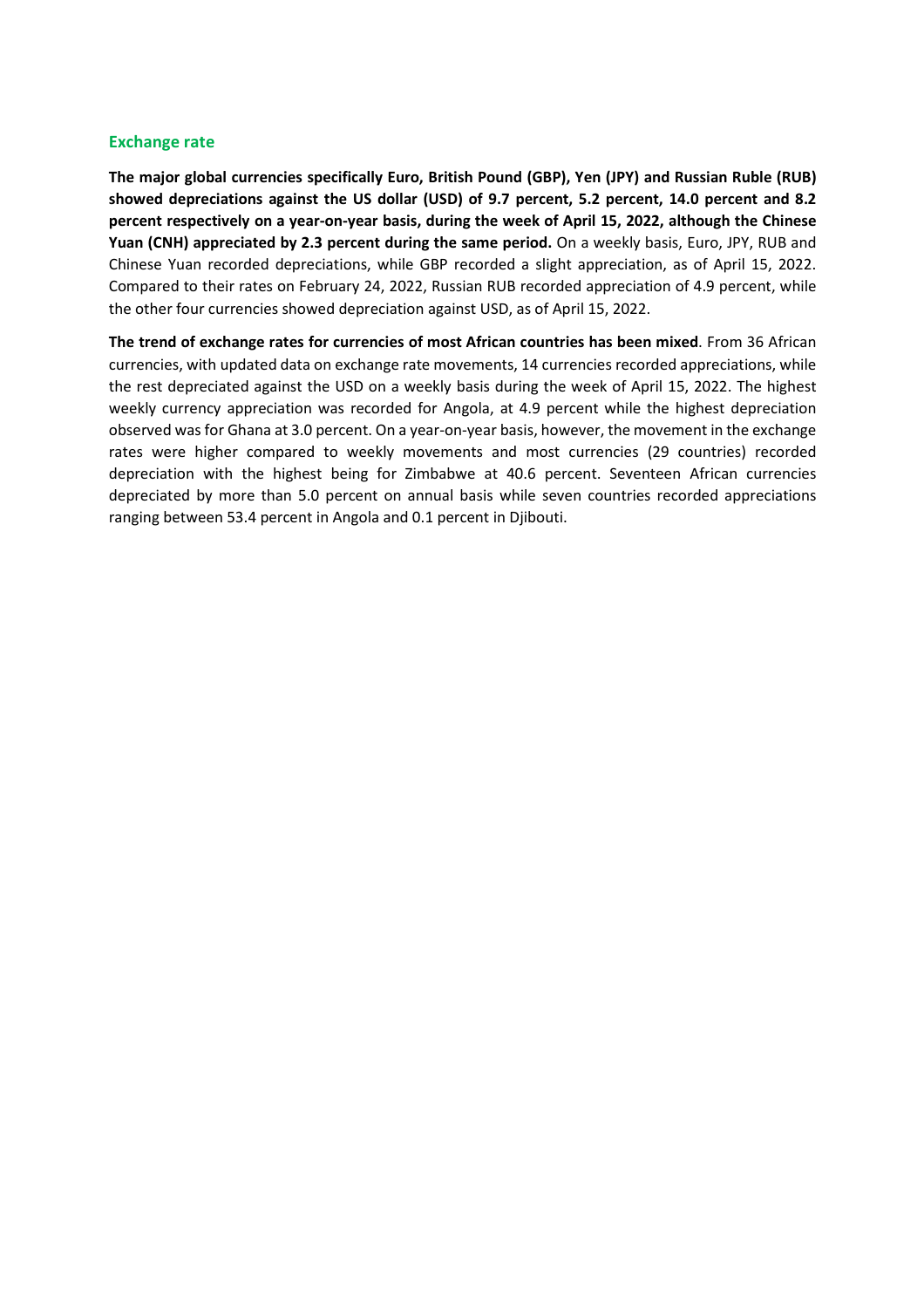

Sources: AfDB Statistics Department and Bloomberg

Notes: bbl = barrel; mmbtu = million British thermal units; t.oz = troy oz; cwt= Hunderweight; bu= Bushel; MT = Metric Ton; lb= Pound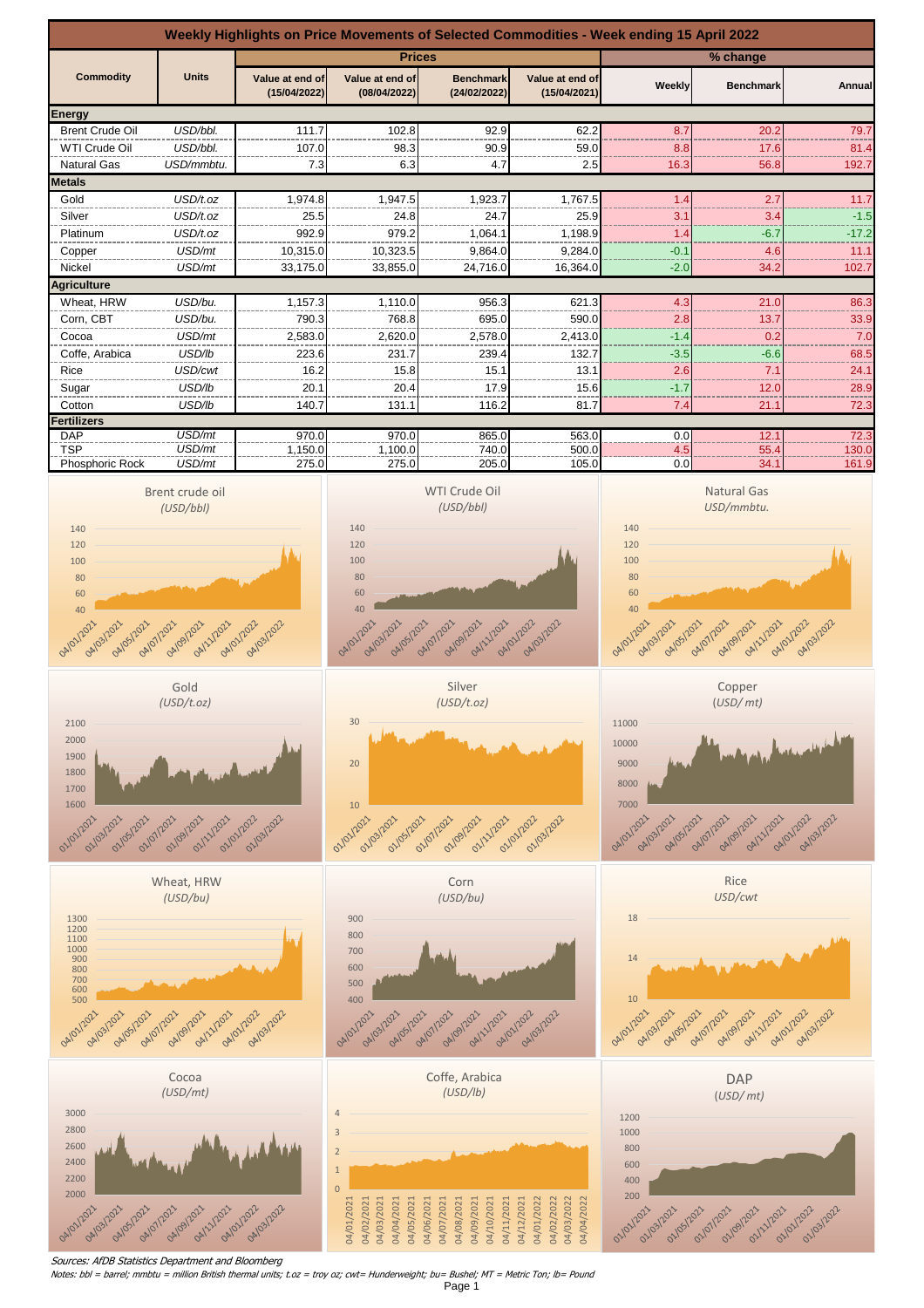| Daily Highlights on Price of Selected Commodities |                                  |                         |                    |                    |               |                    |                      |                      |                      |                   |                    |                          |                  |                 |                |
|---------------------------------------------------|----------------------------------|-------------------------|--------------------|--------------------|---------------|--------------------|----------------------|----------------------|----------------------|-------------------|--------------------|--------------------------|------------------|-----------------|----------------|
|                                                   | <b>Brent</b><br><b>Crude Oil</b> | <b>WTI Crude</b><br>Oil | <b>Natural Gas</b> | Gold               | <b>Silver</b> | <b>Platinum</b>    | Copper               | <b>Nickel</b>        | Wheat,<br><b>HRW</b> | Corn, CBT         | Cocoa              | Coffe,<br><b>Arabica</b> | <b>Rice</b>      | Sugar           | <b>Cotton</b>  |
|                                                   | USD/bbl.                         | USD/bbl.                | USD/mmbtu.         | USD/t.oz           | USD/t.oz      | USD/t.oz           | USD/mt               | USD/mt               | USD/bu.              | USD/bu.           | USD/mt             | USD/lb                   | USD/cwt          | USD/lb          | USD/lb         |
| 24-Jan-22                                         | 83.7                             | 81.5                    | 3.9                | 1,838.6            | 23.7          | 1,022.5            | 9,728.0              | 22,404.0             | 820.0                | 621.0             | 2,493.0            | 233.0                    | 15.0             | 18.5            | 115.2          |
| 25-Jan-22                                         | 85.3                             | 83.3                    | 3.9                | 1,849.9            | 23.8          | 1,027.4            | 9,801.0              | 507.4                | 833.5                | 620.0             | 2,503.0            | 237.9                    | 15.0             | 18.4            | 115.8          |
| 26-Jan-22                                         | 86.7                             | 84.8                    | 4.0                | 1,830.4            | 23.8          | 1,049.4            | 9,916.5              | 22,695.0             | 817.5                | 627.0             | 2,513.0            | 238.9                    | 15.1             | 18.2            | 116.9          |
| 27-Jan-22                                         | 86.0                             | 84.1                    | 4.2                | 1,792.6            | 22.6          | 1,021.9            | 9,782.0              | 22,398.0             | 797.0                | 625.3             | 2,451.0            | 232.1                    | 15.0             | 18.1            | 116.5          |
| 28-Jan-22                                         | 86.0                             | 84.2                    | 4.5                | 1,791.5            | 22.5          | 1,013.5            | 9,507.5              | 22,332.0             | 804.5                | 636.0             | 2,494.0            | 235.9                    | 15.0             | 17.9            | 117.9          |
| 31-Jan-22                                         | 86.6                             | 85.1                    | 4.7                | 1,797.0            | 22.4<br>22.7  | 1,023.7            | 9,506.0              | 22,328.0             | 784.0                | 626.0             | 2,528.0            | 235.1                    | 15.1             | 17.8<br>18.0    | 119.7          |
| 1-Feb-22<br>2-Feb-22                              | 86.6<br>86.9                     | 85.0<br>85.3            | 4.6<br>5.0         | 1,802.7<br>1,810.2 | 22.8          | 1,025.5<br>1,046.5 | 9,696.5<br>9,839.5   | 22,764.0<br>22,866.0 | 788.5<br>774.5       | 634.8<br>622.5    | 2,613.0<br>2,617.0 | 236.7<br>238.8           | 15.2<br>15.4     | 17.6            | 120.6<br>119.9 |
| 3-Feb-22                                          | 88.4                             | 87.0                    | 4.7                | 1,804.2            | 22.4          | 1,031.6            | 9,832.5              | 22,866.0             | 774.8                | 616.8             | 2,634.0            | 243.9                    | 15.4             | 17.7            | 121.6          |
| 4-Feb-22                                          | 90.2                             | 88.8                    | 4.5                | 1,808.3            | 22.5          | 1,028.2            | 9,841.5              | 22,991.0             | 790.8                | 620.5             | 2,668.0            | 241.9                    | 15.3             | 17.8            | 121.0          |
| 7-Feb-22                                          | 89.9                             | 88.3                    | 4.2                | 1,820.0            | 23.1          | 1,021.6            | 9,777.5              | 23,398.0             | 798.0                | 635.3             | 2,624.0            | 241.7                    | 15.5             | 17.7            | 120.3          |
| 8-Feb-22                                          | 88.1                             | 86.6                    | 4.2                | 1,827.5            | 23.2          | 1,039.0            | 9,781.0              | 22,692.0             | 806.5                | 632.3             | 2,669.0            | 249.0                    | 15.3             | 17.7            | 121.3          |
| 9-Feb-22                                          | 89.0                             | 87.3                    | 4.0                | 1,834.2            | 23.3          | 1,038.7            | 10,059.0             | 23,187.0             | 818.5                | 646.8             | 2,756.0            | 258.4                    | 15.1             | 18.0            | 121.2          |
| 10-Feb-22                                         | 88.8                             | 87.3                    | 4.0                | 1,835.3            | 23.5          | 1,044.7            | 10,254.0             | 23,526.0             | 805.5                | 641.8             | 2,786.0            | 255.2                    | 14.8             | 17.9            | 120.5          |
| 11-Feb-22                                         | 91.1                             | 89.7                    | 4.0                | 1,858.8            | 23.6          | 1,030.8            | 9,830.0              | 23,051.0             | 827.8                | 651.0             | 2,766.0            | 251.7                    | 15.2             | 17.8            | 120.1          |
| 14-Feb-22                                         | 92.6                             | 91.5                    | 4.2                | 1,864.7            | 23.8          | 1,032.7            | 9,920.0              | 23,170.0             | 832.3                | 655.8             | 2,677.0            | 247.6                    | 15.1             | 17.7            | 117.9          |
| 15-Feb-22                                         | 89.3                             | 88.3                    | 4.3                | 1,853.0            | 23.3          | 1,024.5            | 9,968.5              | 23,292.0             | 810.5                | 638.0             | 2,667.0            | 251.9                    | 14.8             | 17.6            | 118.0          |
| 16-Feb-22                                         | 90.6                             | 89.8                    | 4.6                | 1,869.1            | 23.6          | 1,064.1            | 9,992.5              | 23,406.0             | 813.5                | 647.0             | 2,611.0            | 252.3                    | 14.9             | 17.6            | 116.8          |
| 17-Feb-22                                         | 89.1                             | 88.2                    | 4.5                | 1,897.7            | 23.8          | 1,091.5            | 9,929.0              | 23,886.0             | 829.0                | 650.0             | 2,589.0            | 251.5                    | 14.9             | 17.7            | 116.7          |
| 18-Feb-22                                         | 89.7                             | 88.6                    | 4.4                | 1,898.4            | 23.9          | 1,072.3            | 9,956.0              | 24,144.0             | 840.8                | 654.3             | 2,573.0            | 246.9                    | 14.9             | 17.6            | 118.1          |
| 21-Feb-22<br>22-Feb-22                            | 91.2<br>91.8                     | $\cdots$<br>90.4        | $\cdots$<br>4.5    | 1,897.7<br>1,903.4 | 23.9<br>24.3  | 1,073.7<br>1,085.1 | 9,898.0<br>9,915.0   | 24,349.0<br>24,558.0 | $\cdots$<br>886.5    | $\cdots$<br>674.8 | 2,611.0            | 248.5                    | $\cdots$<br>15.1 | $\cdot$<br>17.9 | 117.4          |
| 23-Feb-22                                         | 92.2                             | 90.7                    | 4.6                | 1,908.4            | 24.5          | 1,093.3            | 9,866.0              | 24,396.0             | 916.3                | 683.8             | 2,626.0            | 248.6                    | 15.1             | 17.9            | 118.4          |
| 24-Feb-22                                         | 92.9                             | 90.9                    | 4.7                | 1,923.7            | 24.7          | 1,064.1            | 9,864.0              | 24,716.0             | 956.3                | 695.0             | 2,578.0            | 239.4                    | 15.1             | 17.9            | 116.2          |
| 25-Feb-22                                         | 91.8                             | 89.9                    | 4.5                | 1,889.3            | 24.3          | 1,059.4            | 9,873.0              | 24,361.0             | 881.3                | 659.5             | 2,576.0            | 240.1                    | 15.1             | 17.6            | 115.3          |
| 28-Feb-22                                         | 95.1                             | 93.5                    | 4.4                | 1,899.3            | 24.4          | 1,042.9            | 9,883.5              | 24,282.0             | 940.8                | 697.5             | 2,491.0            | 234.3                    | 15.4             | 17.7            | 115.8          |
| 1-Mar-22                                          | 101.1                            | 100.2                   | 4.6                | 1,934.9            | 25.3          | 1,054.7            | 10,061.5             | 25,103.0             | 990.8                | 739.8             | 2,483.0            | 237.3                    | 15.9             | 18.3            | 119.2          |
| 2-Mar-22                                          | 108.3                            | 107.1                   | 4.8                | 1,918.7            | 25.1          | 1,065.7            | 10,166.0             | 25,879.0             | 1,058.0              | 739.0             | 2,491.0            | 230.5                    | 15.9             | 18.6            | 115.1          |
| 3-Mar-22                                          | 106.5                            | 104.6                   | 4.7                | 1,932.0            | 25.1          | 1,080.1            | 10,351.0             | 26,897.0             | 1,133.0              | 751.3             | 2,524.0            | 224.2                    | 16.0             | 18.9            | 115.9          |
| 4-Mar-22                                          | 114.3                            | 112.1                   | 5.0                | 1,970.7            | 25.7          | 1,128.1            | 10,674.0             | 28,919.0             | 1,174.5              | 756.5             | 2,582.0            | 224.2                    | 16.1             | 19.4            | 113.1          |
| 7-Mar-22                                          | 118.9                            | 115.8                   | 4.9                | 1,984.2            | 25.4          | 1,119.2            | 10,281.5             | 48,078.0             | 1,233.8              | 749.3             | 2,597.0            | 225.5                    | 15.9             | 19.3            | 112.7          |
| 8-Mar-22                                          | 123.5                            | 119.7                   | 4.6                | 2,029.9            | 26.2          | 1,142.6            | 10,209.0             | m.                   | 1,178.3              | 754.5             | 2,597.0            | 234.1                    | 15.7             | 19.4            | 113.5          |
| 9-Mar-22<br>10-Mar-22                             | 107.0<br>105.4                   | 105.1<br>103.0          | 4.6<br>4.7         | 1,985.6<br>2,004.0 | 25.6<br>26.0  | 1,084.9<br>1,081.3 | 10,001.5<br>10,117.0 | $\mathbb{R}$         | 1,093.3              | 735.0<br>757.8    | 2,624.0<br>2,643.0 | 230.5<br>225.2           | 15.5<br>15.6     | 18.9<br>19.1    | 113.2          |
| 11-Mar-22                                         | 109.1                            | 106.3                   | 4.8                | 1,988.5            | 25.9          | 1,082.1            | 10,183.5             | $\mathbf{H}$         | 1,054.3<br>1,081.0   | 764.5             | 2,580.0            | 223.0                    | 15.5             | 19.2            | 113.0<br>116.8 |
| 14-Mar-22                                         | 103.4                            | 101.2                   | 4.7                | 1,957.9            | 25.1          | 1,043.9            | 9,935.0              | $\cdots$             | 1,085.5              | 728.3             | 2,571.0            | 219.7                    | 15.6             | 19.1            | 115.1          |
| 15-Mar-22                                         | 97.6                             | 94.8                    | 4.6                | 1,924.4            | 25.0          | 996.7              | 9,904.0              | m.<br>$\ldots$       | 1,143.5              | 758.0             | 2,461.0            | 212.3                    | 16.2             | 18.7            | 115.1          |
| 16-Mar-22                                         | 95.6                             | 93.6                    | 4.8                | 1,908.1            | 24.6          | 1,008.3            | 10,054.0             | 45,590.0             | 1,058.5              | 730.0             | 2,471.0            | 218.6                    | 15.9             | 18.6            | 116.0          |
| 17-Mar-22                                         | 103.6                            | 101.7                   | 5.0                | 1,942.5            | 25.3          | 1,026.4            | 10,243.0             | 41,945.0             | 1,083.3              | 754.5             | 2,504.0            | 217.3                    | 15.7             | 18.7            | 118.1          |
| 18-Mar-22                                         | 105.1                            | 103.1                   | 4.9                | 1,921.6            | 25.0          | 1,027.0            | 10,331.0             | 36,915.0             | 1,062.0              | 741.8             | 2,537.0            | 220.3                    | 15.6             | 18.9            | 123.0          |
| 21-Mar-22                                         | 111.9                            | 110.0                   | 4.9                | 1,932.0            | 25.1          | 1,042.8            | 10,295.0             | 31,380.0             | 1,103.3              | 756.3             | 2,521.0            | 225.9                    | 15.9             | 19.3            | 126.2          |
| 22-Mar-22                                         | 111.8                            | 109.3                   | 5.2                | 1,920.5            | 24.8          | 1,024.1            | 10,268.0             | 28,159.0             | 1,109.8              | 753.0             | 2,586.0            | 225.1                    | 16.0             | 19.2            | 126.3          |
| 23-Mar-22                                         | 117.8                            | 114.9                   | 5.3                | 1,936.7            | 25.1          | 1,019.7            | 10,438.5             | 32,380.0             | 1,105.5              | 757.8             | 2,631.0            | 225.3                    | 16.0             | 19.2            | 126.3          |
| 24-Mar-22                                         | 115.3                            | 112.3                   | 5.4                | 1,965.0            | 25.6          | 1,029.4            | 10,349.5             | 37,235.0             | 1,090.3              | 748.3             | 2,583.0            | 221.9                    | 16.0             | 19.3            | 127.4          |
| 25-Mar-22                                         | 117.4                            | 113.9                   | 5.6                | 1,958.3            | 25.5          | 1,005.4            | 10,267.0             | 35,491.0             | 1,107.0              | 754.0             | 2,562.0            | 221.9                    | 16.3             | 19.6            | 132.4          |
| 28-Mar-22<br>29-Mar-22                            | 109.5<br>107.7                   | 106.0<br>104.2          | 5.5                | 1,938.5            | 25.1          | 992.9<br>980.0     | 10,341.0             | 32,725.0             | 1,069.5              | 748.5             | 2,602.0            | 214.6                    | 16.0<br>15.7     | 19.6<br>19.1    | 135.3          |
| 30-Mar-22                                         | 111.4                            | 107.8                   | 5.3<br>5.6         | 1,915.5<br>1,932.2 | 24.6<br>25.0  | 997.7              | 10,316.5<br>10,367.5 | 31,803.0<br>32,893.0 | 1,024.3<br>1,044.8   | 726.3<br>738.0    | 2,639.0<br>2,651.0 | 215.7<br>221.9           | 15.9             | 19.5            | 133.3<br>136.2 |
| 31-Mar-22                                         | 104.7                            | 100.3                   | 5.6                | 1,944.5            | 24.9          | 992.4              | 10,375.0             | 32,107.0             | 1,029.8              | 748.8             | 2,650.0            | 226.4                    | 16.0             | 19.5            | 132.1          |
| 1-Apr-22                                          | 104.4                            | 99.3                    | 5.7                | 1,925.7            | 24.6          | 989.6              | 10,353.5             | 33,223.0             | 1,013.8              | 735.0             | 2,599.0            | 228.4                    | 16.0             | 19.4            | 130.9          |
| 4-Apr-22                                          | 107.5                            | 103.3                   | 5.7                | 1,931.7            | 24.5          | 989.2              | 10,469.0             | 33,245.0             | 1,039.3              | 750.5             | 2,562.0            | 230.6                    | 16.0             | 19.6            | 134.3          |
| 5-Apr-22                                          | 106.6                            | 102.0                   | 6.0                | 1,923.6            | 24.4          | 973.3              | 10,455.0             | 33,312.0             | 1,084.3              | 759.8             | 2,534.0            | 231.3                    | 16.0             | 19.7            | 134.0          |
| 6-Apr-22                                          | 101.1                            | 96.2                    | 6.0                | 1,925.0            | 24.4          | 954.6              | 10,305.0             | 33,467.0             | 1,086.0              | 756.5             | 2,549.0            | 227.6                    | 15.9             | 19.6            | 132.6          |
| 7-Apr-22                                          | 100.6                            | 96.0                    | 6.4                | 1,934.3            | 24.5          | 959.5              | 10,311.5             | 33,698.0             | 1,073.3              | 757.8             | 2,574.0            | 226.2                    | 15.8             | 19.8            | 131.4          |
| 8-Apr-22                                          | 102.8                            | 98.3                    | 6.3                | 1,947.5            | 24.8          | 979.2              | 10,323.5             | 33,855.0             | 1,110.0              | 768.8             | 2,620.0            | 231.7                    | 15.8             | 20.4            | 131.1          |
| 11-Apr-22                                         | 98.5                             | 94.3                    | 6.6                | 1,941.5            | 24.8          | 978.0              | 10,200.5             | 32,483.0             | 1,145.5              | 764.5             | 2,616.0            | 236.6                    | 15.6             | 20.3            | 133.5          |
| 12-Apr-22                                         | 104.6                            | 100.6                   | 6.7                | 1,974.1            | 25.6          | 977.1              | 10,342.5             | 32,488.0             | 1,166.8              | 776.3             | 2,583.0            | 233.6                    | 15.7             | 20.2            | 137.5          |
| 13-Apr-22                                         | 108.8                            | 104.3                   | 7.0                | 1,979.0            | 25.7          | 990.8              | 10,299.0             | 32,981.0             | 1,178.0              | 783.5             | 2,583.0            | 225.1                    | 15.8             | 20.1            | 141.5          |
| 14-Apr-22                                         | 111.7                            | 107.0                   | 7.3                | 1,971.2            | 25.5          | 991.0              | 10,315.0             | 33,175.0             | 1,157.3              | 790.3             | 2,583.0            | 223.6                    | 16.2             | 20.1            | 140.7          |
| 15-Apr-22                                         |                                  |                         |                    | 1,978.2            | 25.5          | 992.9              |                      |                      |                      |                   |                    |                          |                  |                 |                |

… Data not available at this day Sources: AfDB Statistics Department and Bloomberg